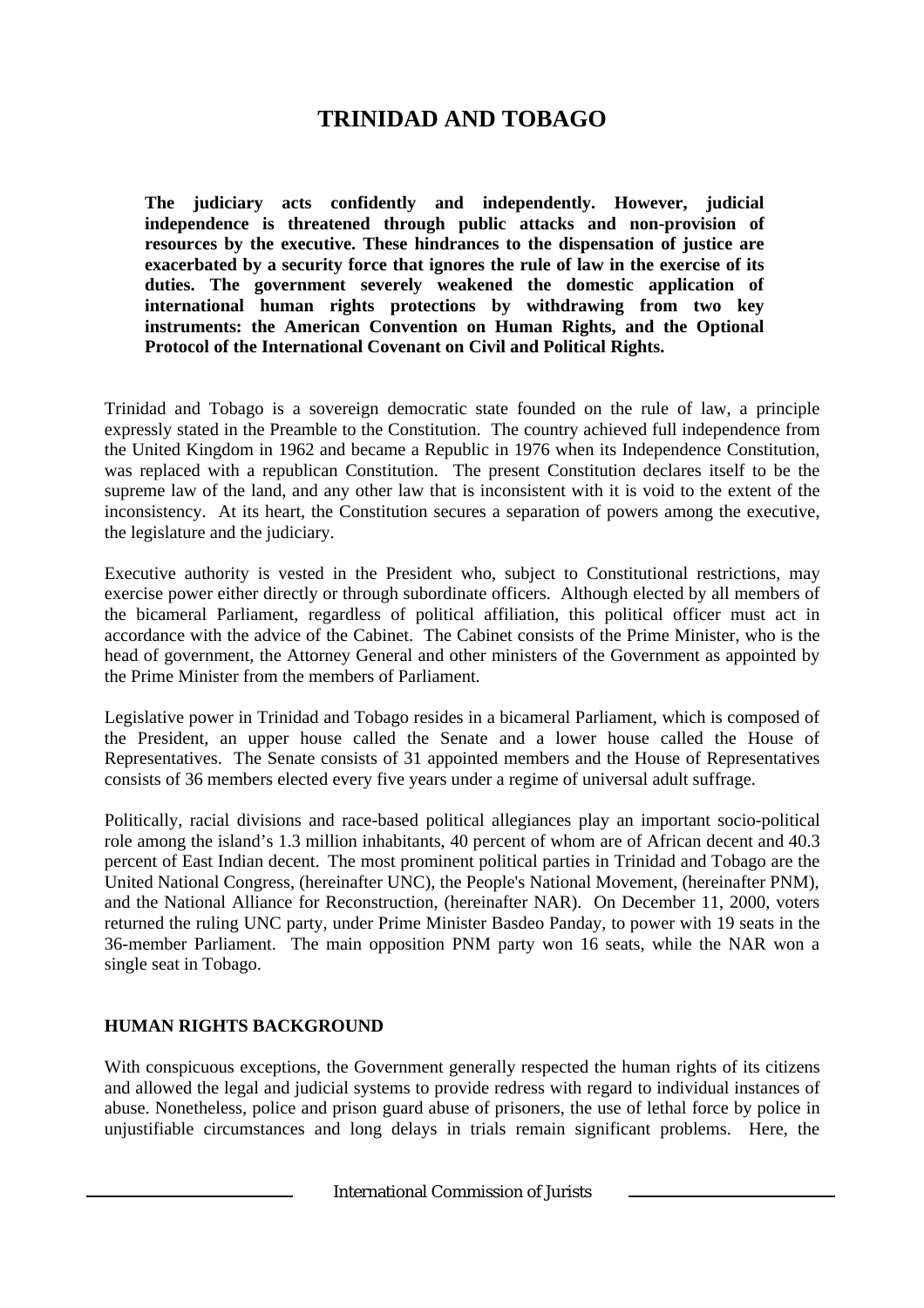government has consistently failed to investigate promptly and prosecute security officials responsible for incidents of brutality, including numerous killings and negligent deaths of those held in custody. Conditions in prisons were extremely poor, amounting in many instances to cruel, inhuman and degrading treatment in contravention of international standards. For example, some 1,300 inmates are confined in one prison which was built for 175 prisoners, where cells lack ventilation, sanitation is poor, the food is unpalatable, access to healthcare is restricted and infectious diseases are rampant.

### *Death Penalty*

During 2000, Trinidad and Tobago held the dubious global distinction of executing and holding the highest number of prisoners on death row, per capita. The death penalty is frequently imposed after proceedings during which defendants are not capable of securing legal protections guaranteed by domestically mandated and internationally ratified rights instruments. Indeed, the Government has made efforts to accelerate executions by speeding up the domestic legal process in capital cases and by enforcing strict time limits on applications for redress under international law. To effectuate the implementation of capital punishment, the Government has also severely weakened human rights protections available to the general population and those on death row by withdrawing from two key international human rights instruments: the American Convention on Human Rights (American Convention), and the Optional Protocol of the International Covenant on Civil and Political Rights (ICCPR).

On 26 May 1999, Trinidad and Tobago withdrew from the American Convention, thereby precluding the Inter-American Court on Human Rights from considering whether, in the death penalty cases, the state violated various human rights provisions of the American Convention. It is of particular concern that as a pretext to their withdrawal, the Government stated that "[t]he denunciation, (of the American Convention), was the result of the total dissatisfaction and frustration felt by Trinidad and Tobago with the performance of the Inter-American Commission on Human Rights and the way in which the Commission… allowed itself to become the tool of those who seek the abolition of the death penalty…." The Government also took the unprecedented step of withdrawing from the ICCPR Optional Protocol, effective June 27, 2000, apparently also in relation to concerns over its perceived constraints on the application of capital punishment. This second withdrawal from a previously ratified international human rights instrument denied prisoners under sentence of death from petitioning the United Nations Human Rights Commission, the expert body that monitored state implementation of the Optimal Protocol*,* for relief.

In opting out of the Optimal Protocol and the American Convention, Trinidad and Tobago effectively deprived its citizenry, especially those most in need of human rights protections, the rights guaranteed to them under the aforesaid internationally ratified instruments. Indeed, in its attempt to exclude those under sentence of death from said protections, Trinidad and Tobago is undertaking a course that borders on arbitrarily imposed capital punishment.

## **THE JUDICIARY**

Judicial authority is subdivided between a higher judiciary, the Supreme Court of Judicature, and a lower judiciary, the Magistracy, both of which exercise original jurisdiction in civil and criminal matters. Appeals from first instance Magistracy and Supreme Court of Judicature decisions lie with the Court of Appeal, while appeals from the Court of Appeal proceed from Trinidad and Tobago to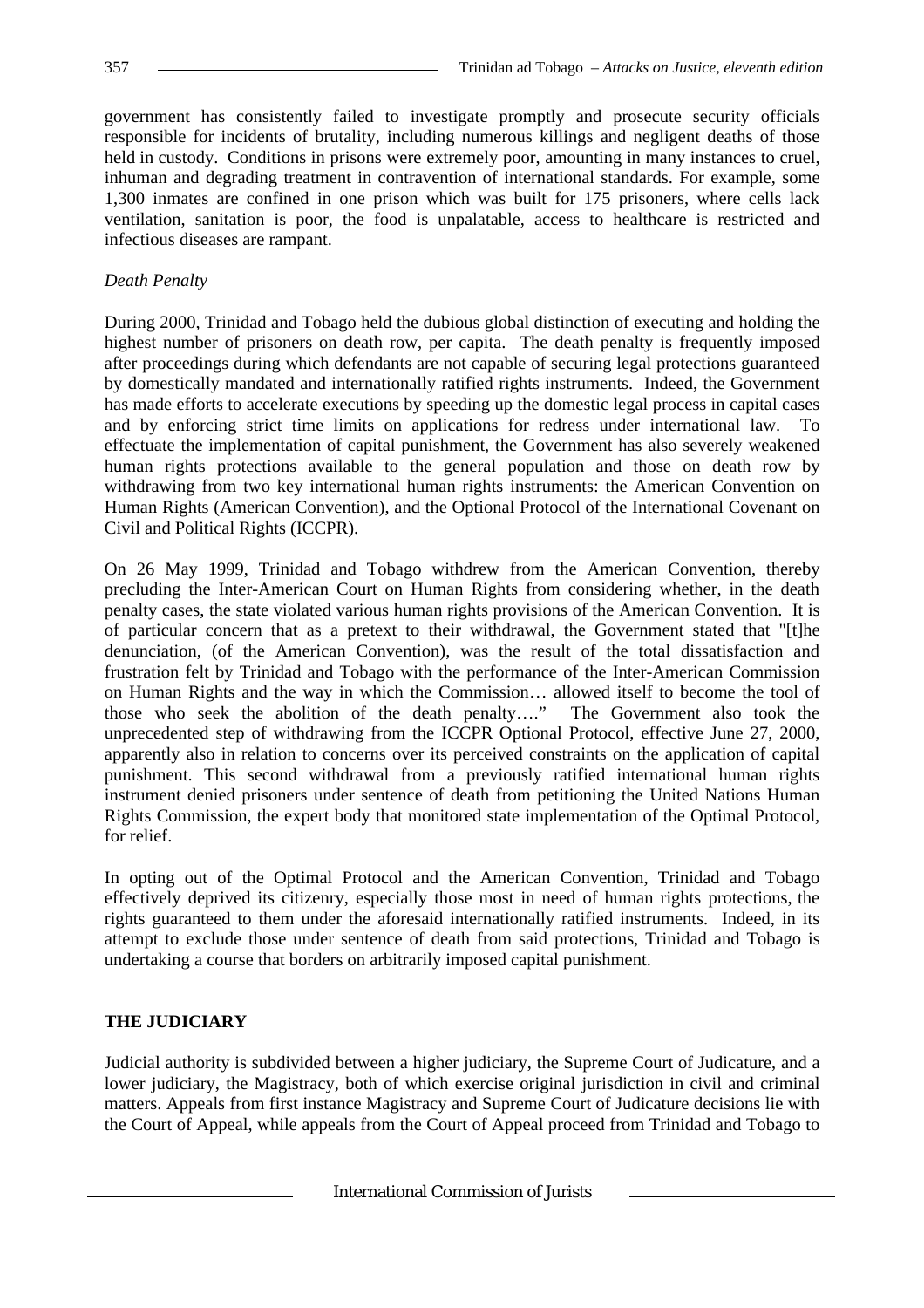the Judicial Committee of the Privy Council in the United Kingdom. The Privy Council is the highest appellant authority.

Through provisions concerning judicial appointments and security of tenure, the Constitution clearly evidences an intention to safeguard the judicial system against outside executive and legislative influences. Within this system of organization, a Chief Justice for Trinidad and Tobago is appointed by the President after consultation with the Prime Minister and the leader of the main opposition party. Further, rank and file Justices are appointed by the President acting on the advice of the Judicial and Legal Service Commission, (hereinafter the Commission), whose advice he or she is bound to accept. The Commission is an independent body established by the Constitution and composed of the Chief Justice as chairman, the Chairman of the Public Service Commission and three other members that include one retired or sitting Justice of the Commonwealth and two other persons with legal qualifications. Once appointed, a Justice may only be removed for inability to perform the functions of his or her office or for misbehaviour. However, such dismissals may only occur after adjudication by the Privy Council. Finally, the Constitution protects judicial independence by securing tenure until age 65 and by safeguarding judicial salaries and conditions of service through a prohibition on their alteration to the disadvantage of judicial members.

#### *Conflicts between the Government and the judiciary*

In practice, the Trinidadian judiciary fiercely safeguards its independence and attempts to give full effect to the constitutional rights of accused persons in both civil and criminal proceedings. Unfortunately, judicial vigilance often leads the courts into direct conflict with authoritarian executive and legislative tendencies. By way of example, at an opening address of the 1999 Law Term, Chief Justice Michael de la Bastide accused the Attorney General, Ramesh L. Maharaj, of seeking to reduce judicial independence through an effort to control funds disbursed for judicial travel expenses. This conflict was situated within a larger debate concerning the proposed creation of a judicial Chancellor's office that, under the direction of the Attorney General, would perform a judicial administrative function. Here, the Chancellor was to gain his or her powers, the most important of which was the authority to set the trial lists, at the expense of the Chief Justice's office. Chief Justice Bastide perceived the initiative as an attack on judicial independence through a stratagem to emasculate the Chief Justice's powers without abolishing his office. Receiving the support of all but one of the Trinidadian judiciary, this conflict continued through two Commissions established to mediate the dispute. In February 2001, when welcoming a new Judge to the bench, Justice Wendell Kangaloo warned that "when a Head of State hints at signs of creeping dictatorship, alarm bells should ring out loudly to the population."

The political ramifications emanating from the judicial independence conflict became all the more serious in March 2001 when Attorney General Maharaj threatened legislation to fire judges for not delivering judgements with sufficient dispatch, stating that "if a judicial officer cannot give a judgement within a given time frame he must be considered incompetent and the Constitution should provide for his removal, as the justice system must not accommodate incompetent and inefficient judicial officers". Further undermining public confidence in Trinidadian judicial institutions, the strongest warning for the judiciary to bow at the feet of the executive was delivered by Prime Minister Panday, when he assured UNC supporters that his government would defend itself "with full force" against judicial meddling in governmental affairs. This concerted effort by the government to erode judicial independence and de-legitimise and stigmatise the judiciary. seems to stem from allegations by the UNC that the judiciary is biased in its treatment of the Indian-supported political party. Unfortunately, in calling into question the legitimacy of the judiciary's work, the Trinidadian executive has effectively pitted authoritarian political party and